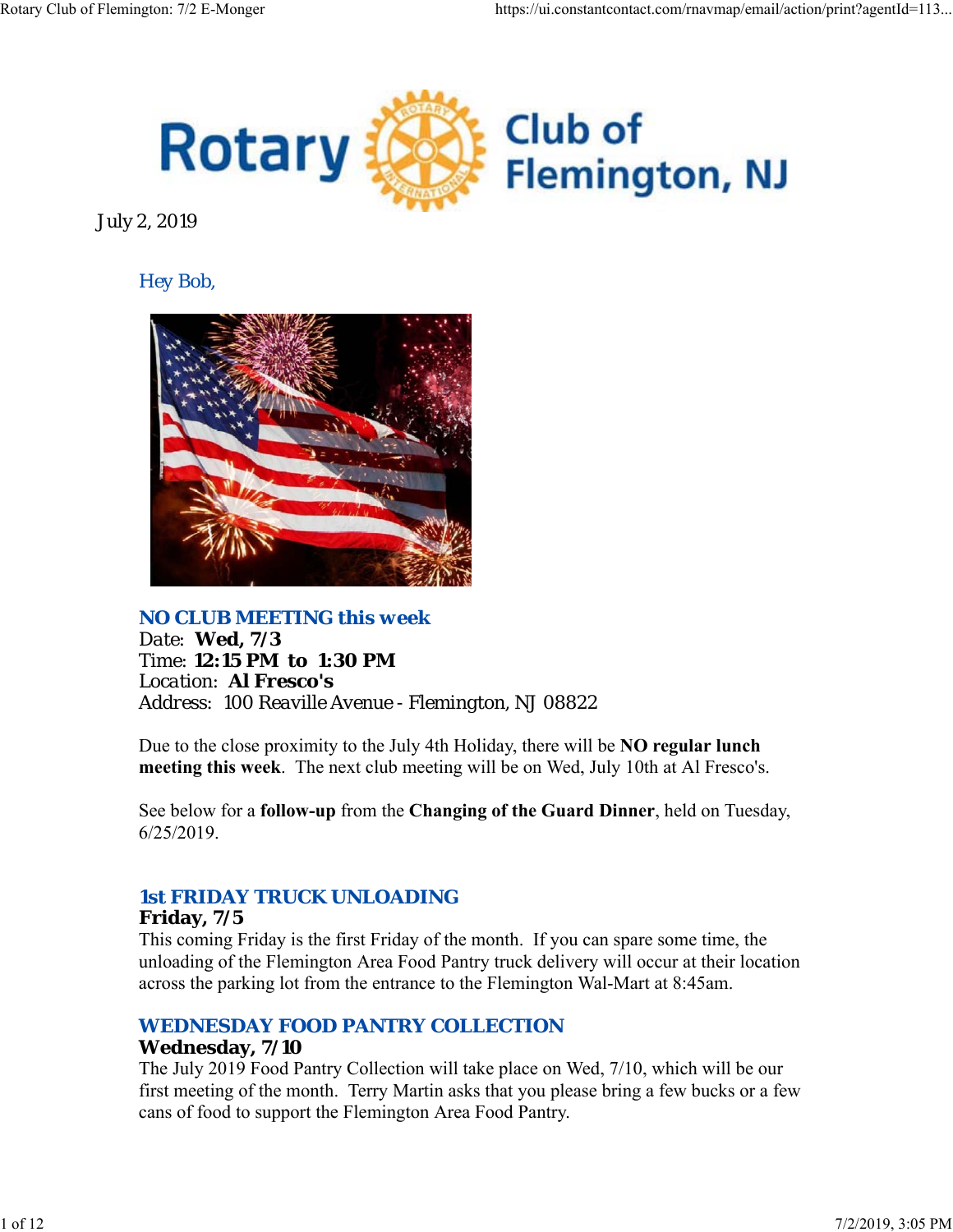# *BEERFEST COMMITTEE MEETING*

### **Wed, 7/10 at 6:30pm**

Ira Liebross has called a BeerFest meeting in the Conference Room at Bob Chittenden's office. The address is: 14 Commerce Street - Flemington, NJ 08822. Bob's office is accessed via the back of the building. Enter via the glass atrium and the office is on the 2nd floor.



### *THANK YOU Card from Yeimy Hernandez* **2019 Flemington Rotary**

**Scholarship Recipient**

Ken Skowronek wanted to share the very nice thank you card that we received from **Yeimy Hernandez**. She is one of our 2019 Flemington Rotary Scholarship Recipients.

**Click Here** to view a PDF copy of the thank

you card from Meghan.

# *the GREAT HUNTERDON RUBBER DUCKIE RACE*

sponsored by the **Clinton Sunrise Rotary Club** Date: **Sunday, July 14, 2019** Time: **2:00pm**

Who ever thought you could be a winner by coming in last?!

Clinton Sunrise Rotary will sponsor the GREAT HUNTERDON RUBBER DUCKIE RACE, to benefit The American Cancer Society and the Cancer Support Community Central New Jersey. The race will be held on the south branch of the Raritan River in Clinton on Sunday, July 14, 2019 at 2:00pm. And, the last duck over the finish line is far from a loser!!

The last duck over the finish line wins its sponsor a \$100 gift certificate sponsored by "The Walker Team", Douglas & Nancy Jean Walker of Coldwell Banker Residential Brokerage and the Last Duckie Trophy. The first duck to cross the finish wins the first prize trip to Walt Disney World. 2nd place prize is a \$500 travel voucher and 3rd place is a wonderful gift package from the Clinton Guild. 4th & 5th place prizes are \$50 gift cards to the Clean Plate Kitchen restaurant in Clinton, 6th place is an 8x10 print of The Old Mill from Alchemist Art & Framing, 7th & 8th place are \$20 cards to the Stone Bean at Riverside Coffee & Teas and 9-14th place prizes are \$10 gift cards to Stone Bean.

All proceeds support cancer research, advocacy, and provide public education for cancer control. Free programs of support for those affected by cancer are offered through Cancer Support Community CNJ.

To sponsor a Duck go to the Clinton Sunrise website; **www.clintonsunriserotary.org** or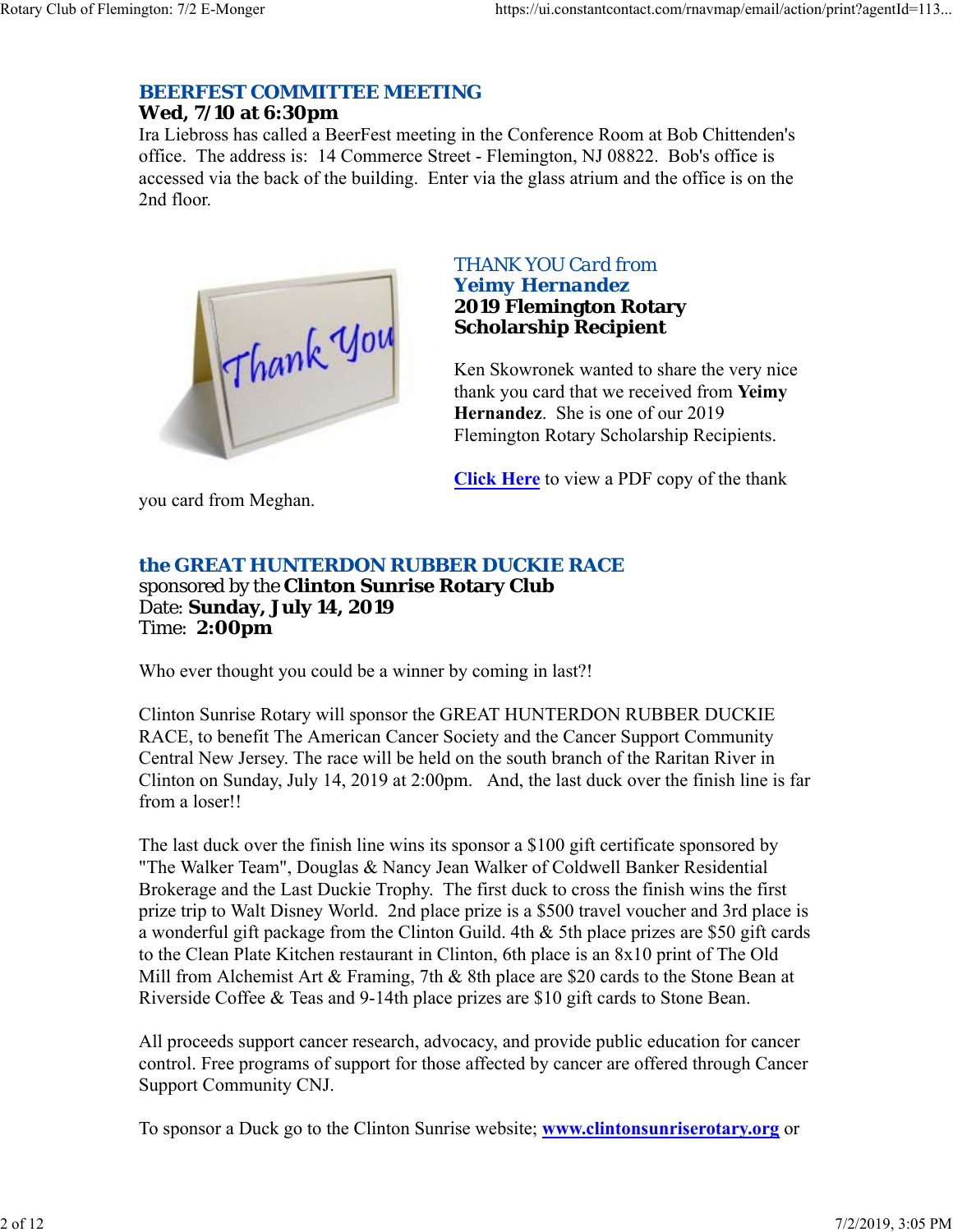call 908-279-0112 for an application. On the day of the race in Clinton race ducks, duck hats, beads, shirts and 'baby ducks' go on sale at 11am along Main Street. Ducks will also be on sale at local markets and downtown Clinton prior to the race day. GREAT FAMILY FUN FOR A GREAT CAUSE!!



### *CHANGING of the GUARD DINNER Follow-Up* Held on **Tues, June 25, 2019** at 55 Main

The 2019 Changing of the Guard Dinner was a great time, held on Tuesday, June 25 at 55 Main. President Nik (now Past-President Nik) thanked everyone for their help and service over the last Rotary year. He also provided a summary of the major accomplishments of the Flemington Rotary Club over the last year.

After thanking Past President Nik for his hard work, our new **President Ann del Campo** announced that our Sergeant-At-Arms for the next year will be **Johanna Ruberto**. Ann then proceeded to give everyone with a Rotary sticker for their vehicle to help promote Rotary.

Included below is a link to the photo album that Herb very nicely put together.

# *The following is a summary of the 2018-2019 Award Recipients*:



### *2018-2019 ROTARIAN of the YEAR* **TERRY MARTIN**

The Rotarian of the Year (ROTY) award is the highest honor given annually to the member that has provided the most significant "Service Above Self" contribution to the 5 Avenues of Service over the **most recent Rotary year**. The 5 Avenues of Service are: Club Service, Community Service, International Service, Vocational Service and New Generations. The recipient is selected by the ROTY Committee, which consists of all prior recipients of the award. The award was presented by Ken Skowronek, who was last year's recipient of the award. Congratulations, Terry!!!



*2018-2019 PAUL HARRIS FELLOW*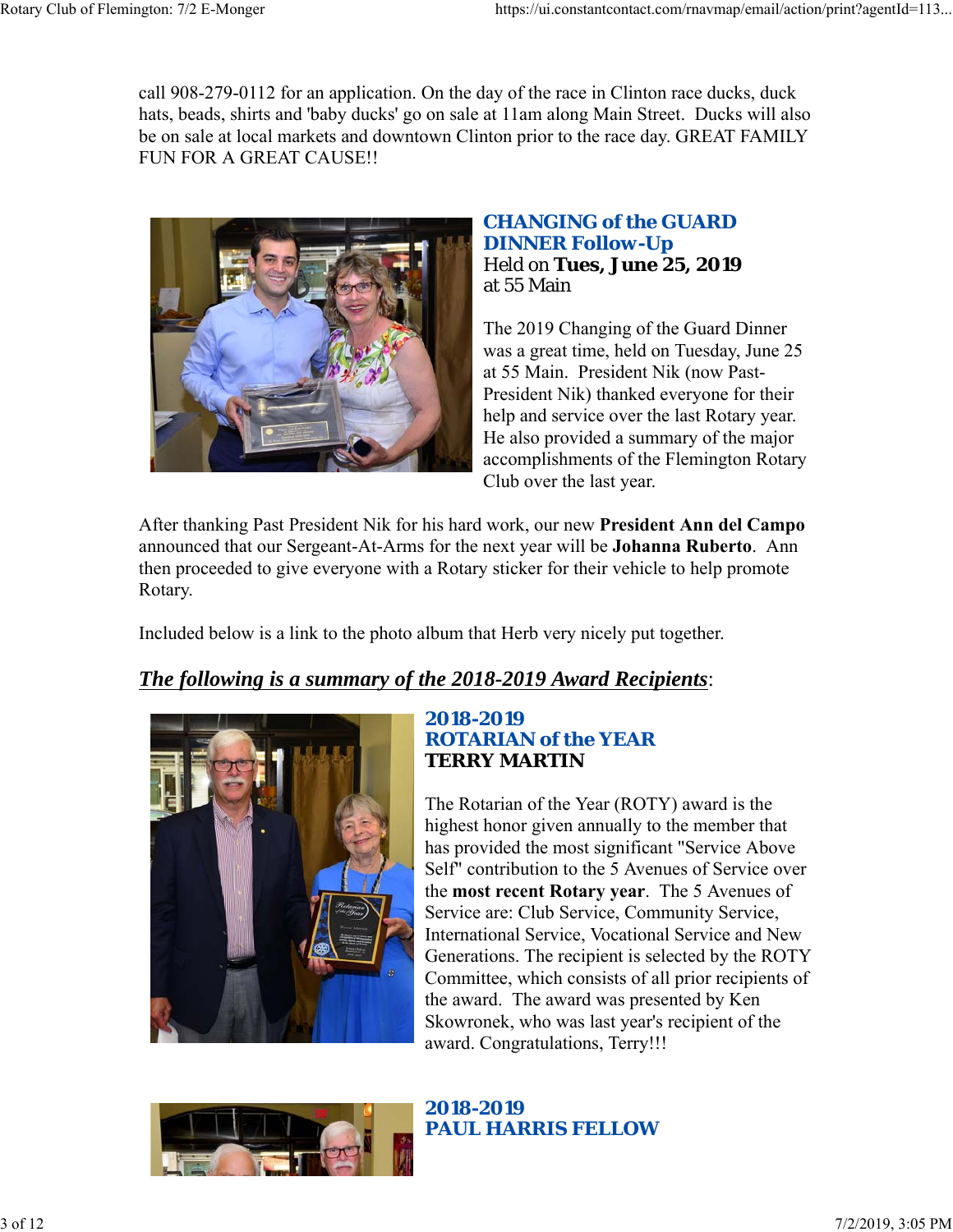

# **KEN SKOWRONEK**

The Paul Harris Fellow (PHF) award is given to the member or person that has provided a significant "Service Above Self" contribution to the 5 Avenues of Service over their **entire history** of being in the club. The recipient is selected by the PHF Committee, which consists of all prior recipients of the award. Congratulations, Ken!!!

The Paul Harris Fellow Award, as presented by Flemington Rotary, is not to be confused with the Paul Harris Fellow Recognition, which all members receive automatically after contributing \$1000 or

more to the Rotary International Foundation for the "Annual Programs" fund. Most members contribute to the RI Foundation via the "Every Rotarian, Every Year" program by giving \$100 annually to the Foundation.



# *2018-2019 PERFECT ATTENDANCE AWARDS*

The following member was acknowledged for his years of Perfect Attendance, as presented by Club Secretary, Kyle Fogarty.

**Terry Ownes..........14 years**



## *PHOTO ALBUM from the 2019 Changing of the Guard Dinner* Held on **Tues, June 25, 2019** 55 Main Restaurant

**Click Here** to view the Photo Album from the recent Changing of the Guard Dinner.

A very special thanks to the Rev. Dr. Herb Bohler for taking the photos and generating the album for everyone to enjoy!!



*PEDALS FOR PROGRESS Bicycle, Sewing Machine & Sports Equipment Collection*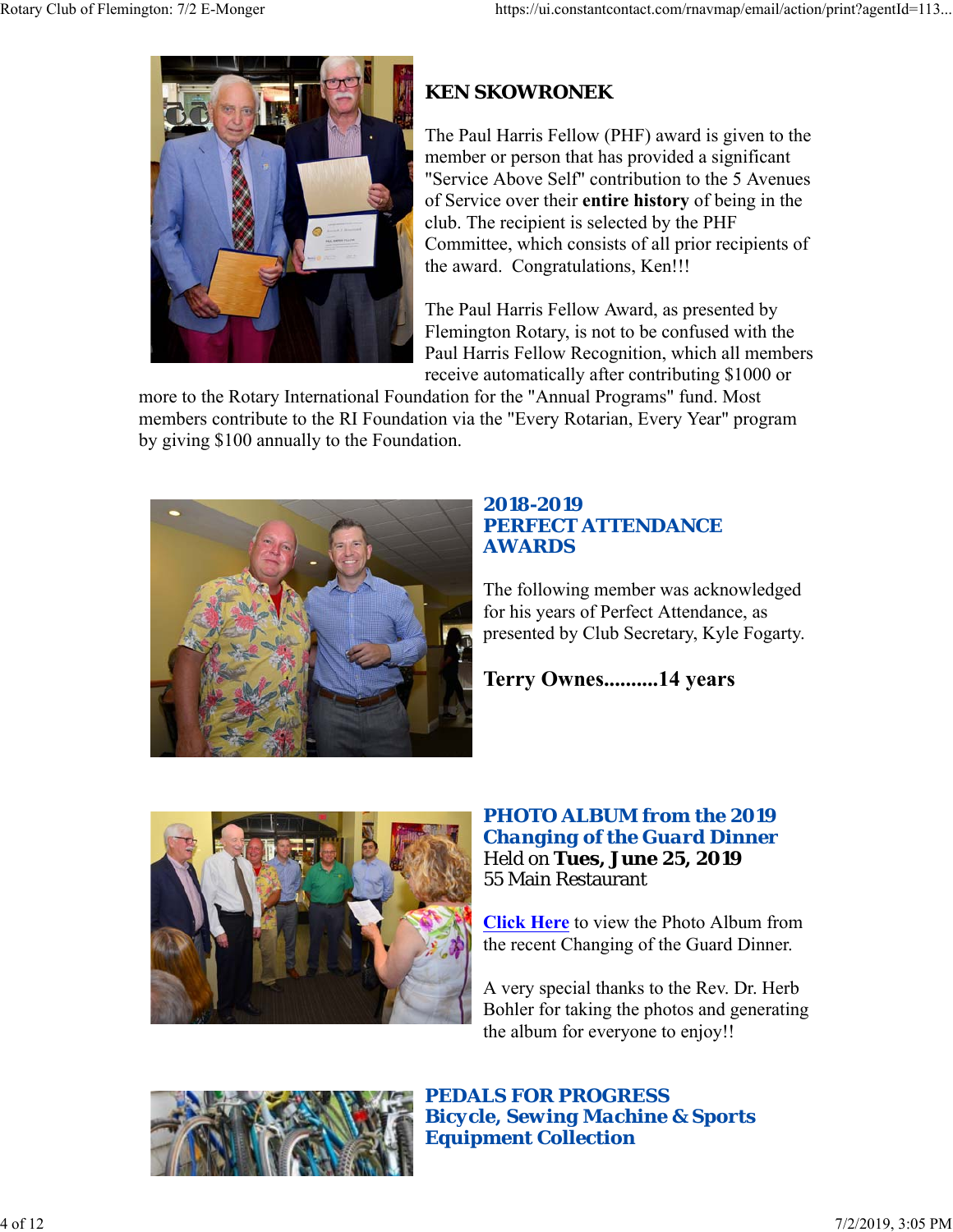

### **Held on Saturday, June 22, 2019** Time: **9am** to **12noon Flemington Presbyterian Church** 10 East Main Street - Flemington, NJ

A very special thanks to Joe Ziegler and Ira

Liebross, who along with three (3) members of the Flemington Presbyterian Church, helped with the Pedals for Progress collection on Saturday, 6/22/2019.

**50 bicycles** and **2 sewing machines** were collected along with **\$685** in cash donations.

Ira is currently healing from an injury he sustained as part of the collection.

These bicycles are destined for a fairly new project in **Nigeria**, which is one of Africa's poorest countries.

Since the early 1990's, it is estimated that **1500 bicycles** and **50 sewing machines** have been collected in partnership with the Flemington Rotary Club and the Flemington Presbyterian Church.

Bicycles that we consider expendable here in America are now getting a second chance to make a positive impact on the lives of people in places, and in ways, that we may never know.

**Click Here** to view some photos from the collection.

Sincerely,

Joe Ziegler Pedals for Progress Chair



### *THANK YOU Card from Meghan Mertyris* **2019 Flemington Rotary Scholarship Recipient**

Ken Skowronek wanted to share with you a very nice thank you card that he, on behalf of the Flemington Rotary Club, received from **Meghan Mertyris**. She is one of our 2019 Flemington Rotary Scholarship Recipients.

**Click Here** to view a PDF copy of the thank you card from Meghan.

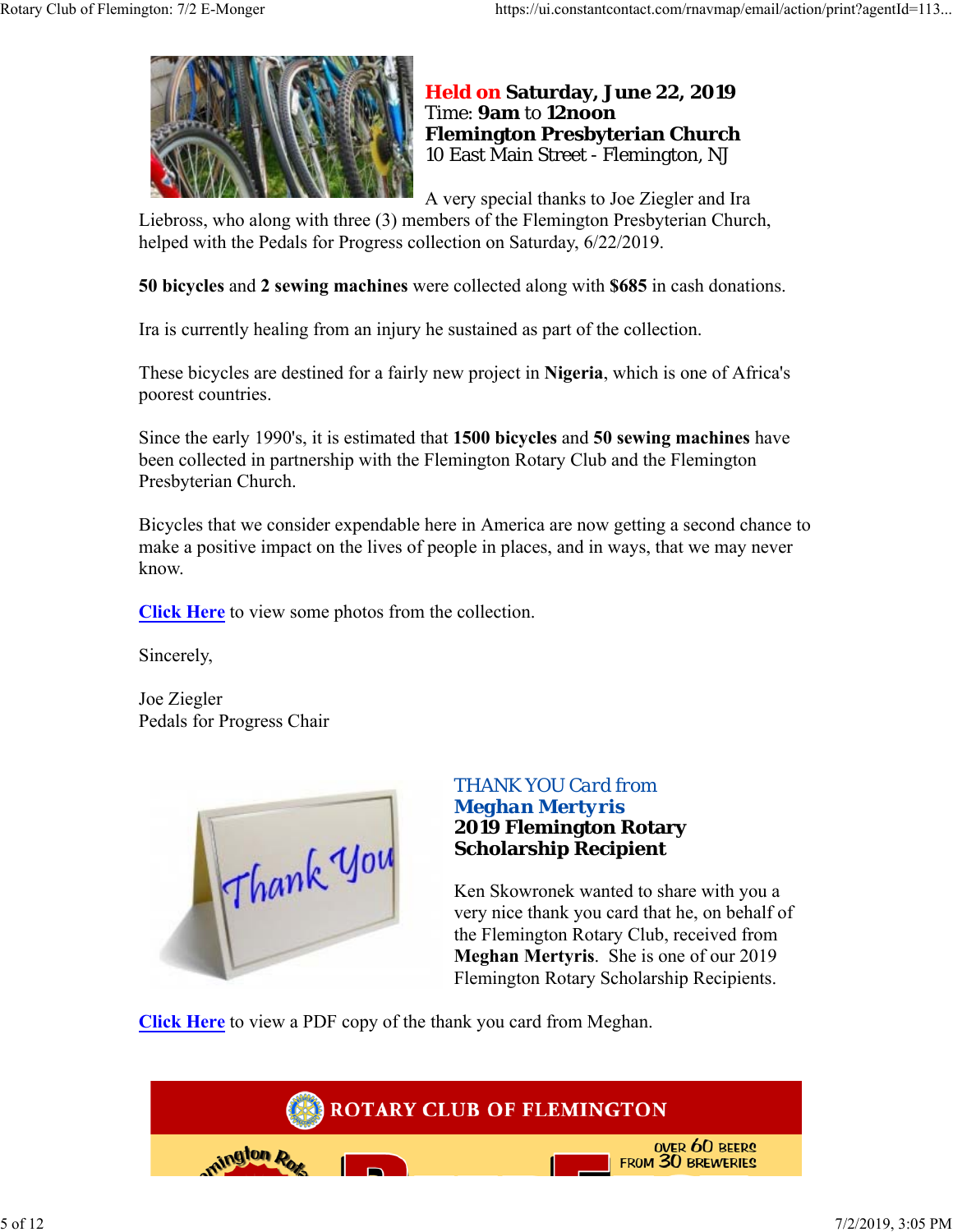

# *RIDES for JOHN ZULLO*

#### **From Sandy Clark Updated 7/2/2019**

The following is an updated schedule for driving John Zullo to Wednesday Rotary meetings during the next several weeks. This will be revised as necessary in each weekly E-Monger. Scheduled drivers should contact Sandy Clark at least 24 hours before the Wednesday meeting if they are unable to drive. At the same time, John will call the scheduled driver at least a day in advance if he does not plan to attend the meeting.

# **Schedule of Drivers for John Zullo**:

- July 3 **No Meeting** this week.
- July 10 Terry Martin
- July 17 Ken Skowronek
- July 24 Dick Stothoff
- July 31 Harry Mazujian
- Aug. 7 Sandy Clark



# *Interact Club at H.C.R.H.S*

Ann Del Campo and Harry Mazujian are attending Interact Meetings at H.C.R.H.S. and will be sharing activities and updates as they learn about them.



# *Follow Us on Facebook*

The Rotary Club of Flemington is on Facebook with two (2) different Facebook pages! One page is for all information about the Rotary Club of Flemington. The second page is

dedicated to the BeerFest event. Click the links below to access our Facebook pages: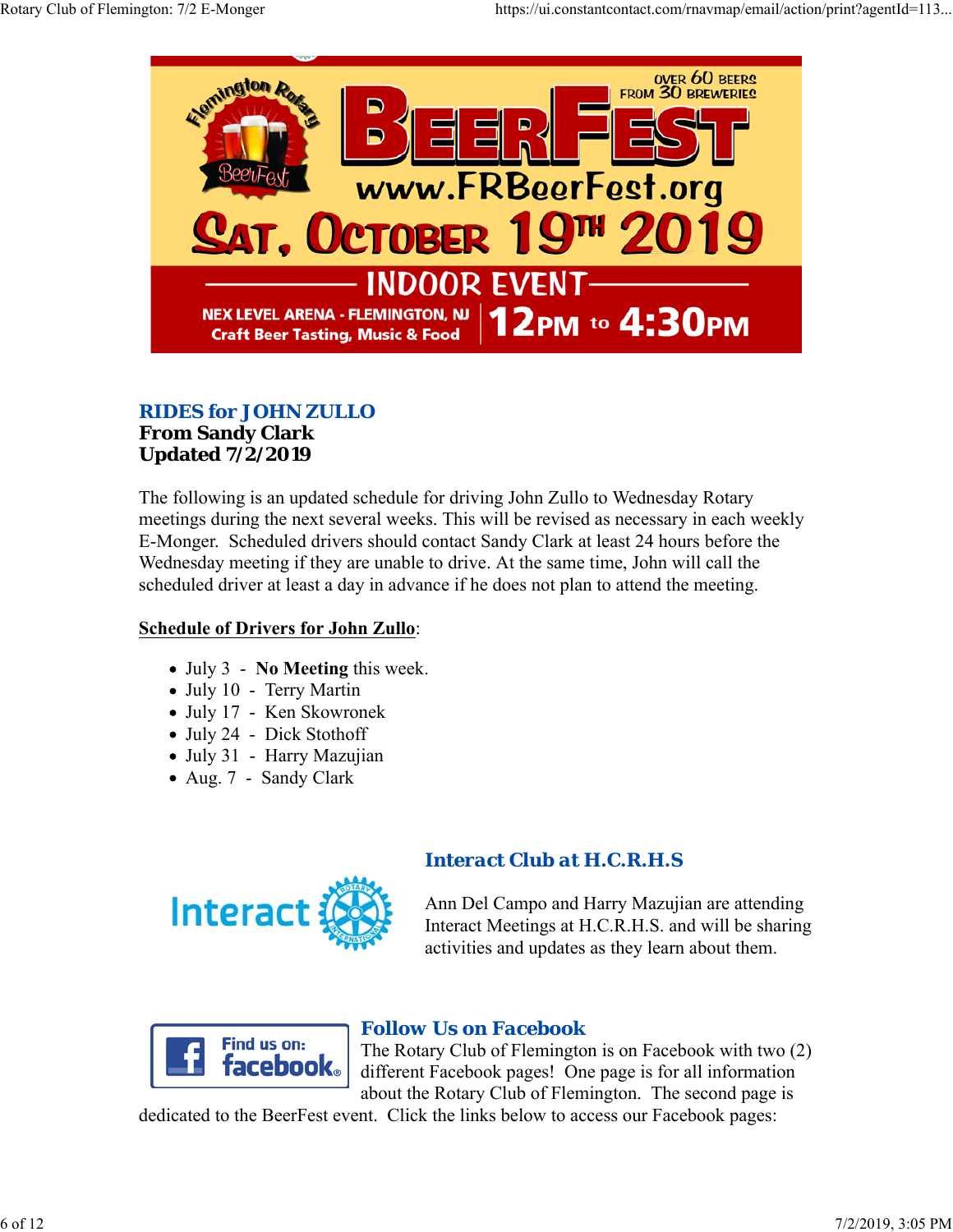- Rotary Club of Flemington, NJ
- Flemington Rotary BeerFest



### *The Flemington Rotary MEMBER DIRECTORY Is Updated on the Website*

A PDF copy of the Club Directory kept on the club website, located on the password protected "**Members Only**" page. To access this, simply goto **www.FlemingtonRotaryNJ.org** and click on "Members

Only" in the upper left. The page is password protected. If you do not have the password, simply email us and request it.

If you see any updates that need to be made (a change of address, email, phone number, something is not listed correctly, etc.), please email Sandy Clark and request any changes to be made. **Click Here** to generate an email to Sandy.



# *SPEAKERS & PROGRAMS BEING SOUGHT*

**Jeff Moore**, our Program Chair, is looking for speaker & program ideas for upcoming meetings. If you have any leads, please pass them onto Jeff, who will follow-up to schedule the speaker.

**Click here** to generate an email directly to Jeff.



# *HUNTERDON COUNTY CHAMBER OF COMMERCE*

As you know, the Rotary Club of Flemington is a member of the H.C. Chamber of Commerce. This enables all Rotarians the ability to attend a Chamber function as a "member". If someone asks you what your business is, you would explain that you are a member representing the Rotary Club of Flemington. **Click Here** to visit the Chamber website for a listing of upcoming events.

# *ROTARY DISTRICT 7475 NEWS*

**Click Here** to read the current news from our Rotary District 7475.

# *UPCOMING CLUB MEETING PROGRAMS:*

Wed, 7/03: **NO Meeting**. Wed, 7/10: Donations Committee check presentation to **Riding with Heart** & **Family Promise**.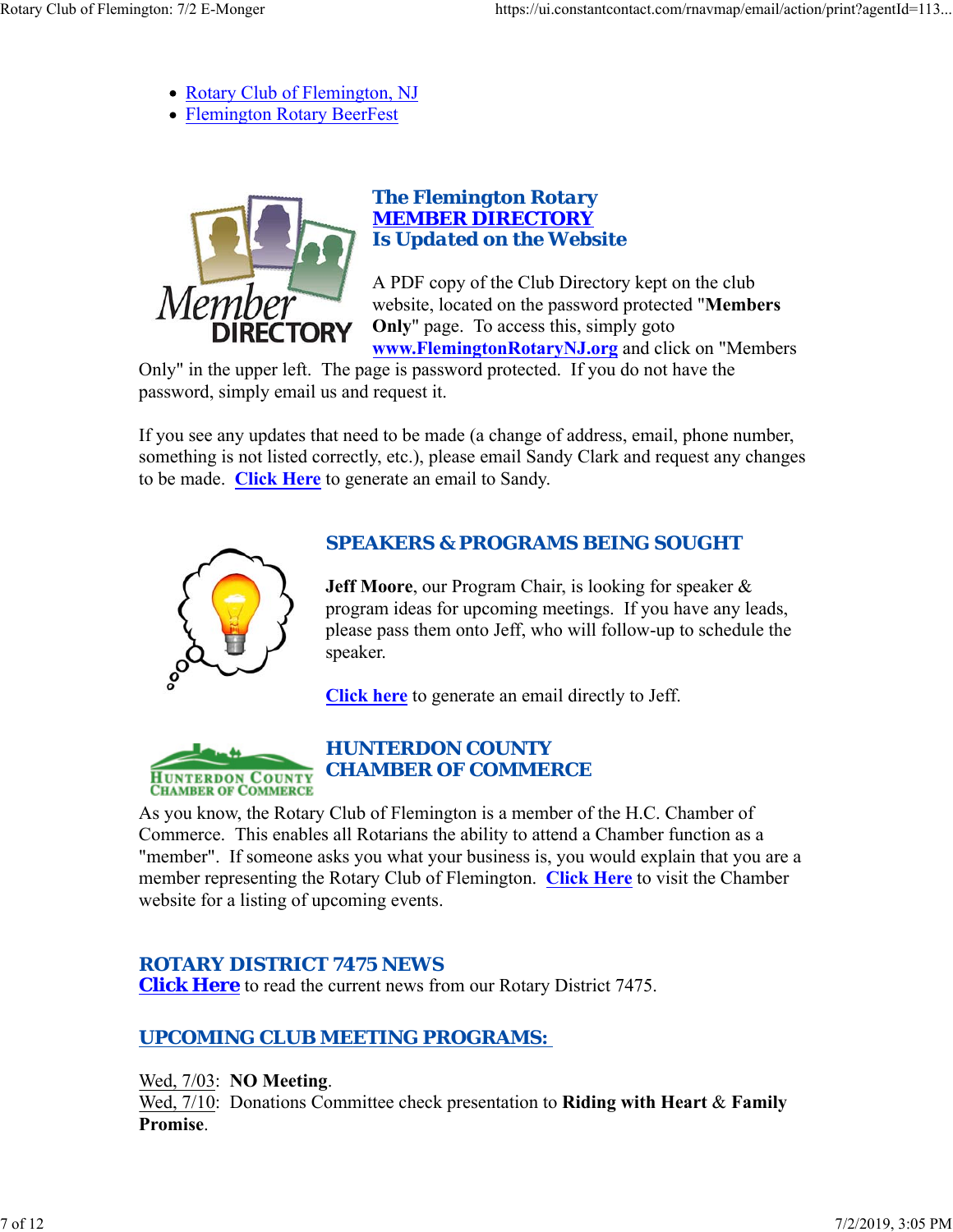| Wed, 7/17: TBA. |  |
|-----------------|--|
| Wed, 7/24: TBA. |  |
| Wed, 7/31: TBA. |  |
|                 |  |
| Wed, 8/07: TBA. |  |
| Wed, 8/14: TBA. |  |
| Wed, 8/21: TBA. |  |
| Wed, 8/28: TBA. |  |
|                 |  |
| Wed, 9/04: TBA. |  |
|                 |  |

Wed, 9/11: **District Governor Official Visit**: DG Ray Freaney Wed, 9/18: TBA. Wed, 9/25: TBA.

### *UPCOMING DATES TO NOTE:*

Next RCOF Board Meeting: Wed, TBA at 5:30 PM (Usually the 3<sup>rd</sup> Wed). Next BeerFest Meeting: Wed, 7/10 at 6:30 PM (Usually the 3<sup>rd</sup> or 4th Wed). **Next Membership Meeting:** Wed, TBA at 1:30 PM (Usually the 2<sup>nd</sup> Wed).

**Upcoming RCOF Club Events, Fundraisers, Fellowship Events, Etc**.: 10/19 (Sat): Flemington Rotary BeerFest (Nex Level Arena)

#### **Rotary District 7475 Events & Functions:**

TBA: To Be Announced

### *COMMITTEE LIST:*

**Click Here** to download the listing of all current Club Committee's and its members.

### *"MEMBERS ONLY" WEBSITE:*

### **Click Here for the Members Only section of the website to find:**

- 1) The "Membership Proposal Form" to propose a new member.
- 2) New Member Information.
- 3) An Online Copy of the Club Membership Directory.
- 4) A Link to All Photos Albums of the Club.

### *ROTARY WEBSITE LINKS:*

Rotary International: **www.Rotary.org** Rotary District 7510: **www.RotaryNJ.org**

### *NEARBY ROTARY CLUB MEETINGS:*

As A Rotarian, you are Welcome to attend a Rotary Club meeting anywhere in the world. Click here for the Rotary Club Locator App. Or see below for some local meetings:

Mondays

**Lambertville/New Hope** (6:30 pm) - Lambertville Station Restaurant; 11 Bridge Street, Lambertville NJ 08530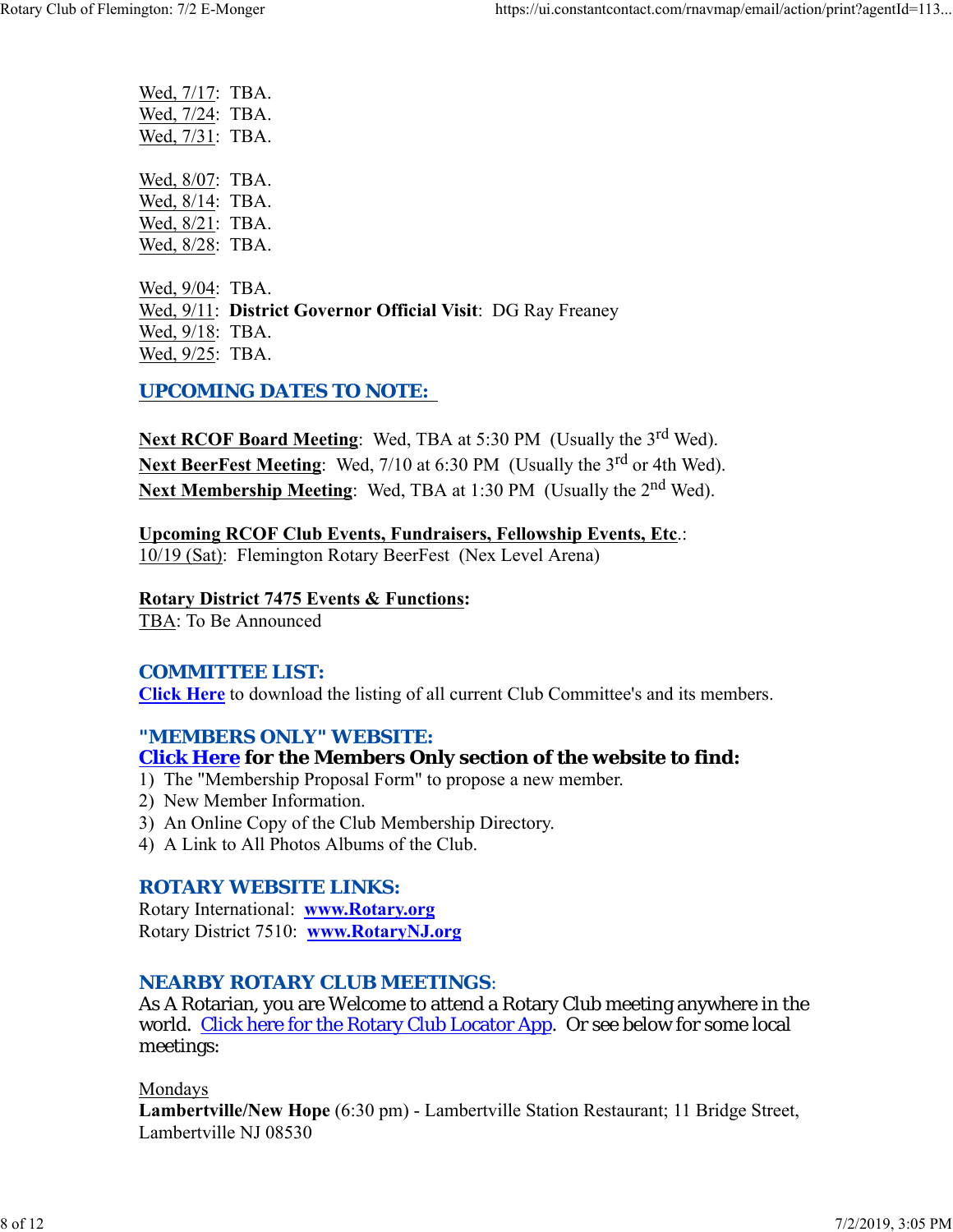#### Tuesdays

**Whitehouse** (12:15 pm) - The Rail; 157 Main Street, Whitehouse Station, NJ 08889 **Princeton** (12:15 pm) - The Nassau Club; 6 Mercer Street, Princeton, NJ 08540

#### Wednesdays

**Branchburg Township** (7:30 am): Stoney Brook Grille; 1285 Route 28, North Branch, NJ 08876

**Flemington** (12:15pm): Al Fresco's Restaurant; 100 Reaville Ave, Flemington, NJ 08822 **Hillsborough Township** (6:15 pm): The Landing Restaurant; 311 Amwell Road, Hillsborough, NJ 08844

### Thursdays

**Clinton Sunrise** (7:30 am): Clinton Fire House; Old Hwy. 22 & New Street, Clinton, NJ 08809

**Montgomery/Rocky Hill** (7:30am): Cherry Valley Country Club; 125 Country Club Drive, Skillman, NJ 08558

**Somerville/Bridgewater** (12:15 pm): Raritan Valley Country Club; 747 State Route 28, Bridgewater, NJ 08807

**Trenton** (12:15 pm): Trenton Country Club; 201 Sullivan Way, West Trenton, NJ 08628

### Fridays

**North Hunterdon** (12:15 pm): Mountain View Chalet; 154 Route 173, Asbury, NJ 08802

**Princeton Corridor** (12:15pm): Hyatt Regency; 102 Carnegie Center, Rt. 1 North, Princeton, NJ 08540

### eClub

**Rotary eClub of Hunterdon Horizon**: View website for meetings or online makeups.

## RI President's Call for Action in **2019-2020**: **"Rotary Connects The World" Rotary Club of Flemington, NJ - Our 95th Year** Founded October 3, 1923 \* Charter #1529 \* District 7475

| Club President      | Ann del Campo                                   |
|---------------------|-------------------------------------------------|
| President-Elect     | <b>Kyle Fogarty</b>                             |
| Secretary           | Harry Mazujian                                  |
| Treasurer, General  | <b>Terry Ownes</b>                              |
| Treasurer, Lunch    | <b>Ken Skowronek</b>                            |
| <b>Board Member</b> | <b>Nik Kritharis</b> (immediate Past-President) |
| <b>Board Member</b> | <b>Sandy Clark</b>                              |
| Sergeant-at-Arms    | <b>Johanna Ruberto</b>                          |
| R.I. President      | <b>Mark Daniel Maloney (Decatur, Alabama)</b>   |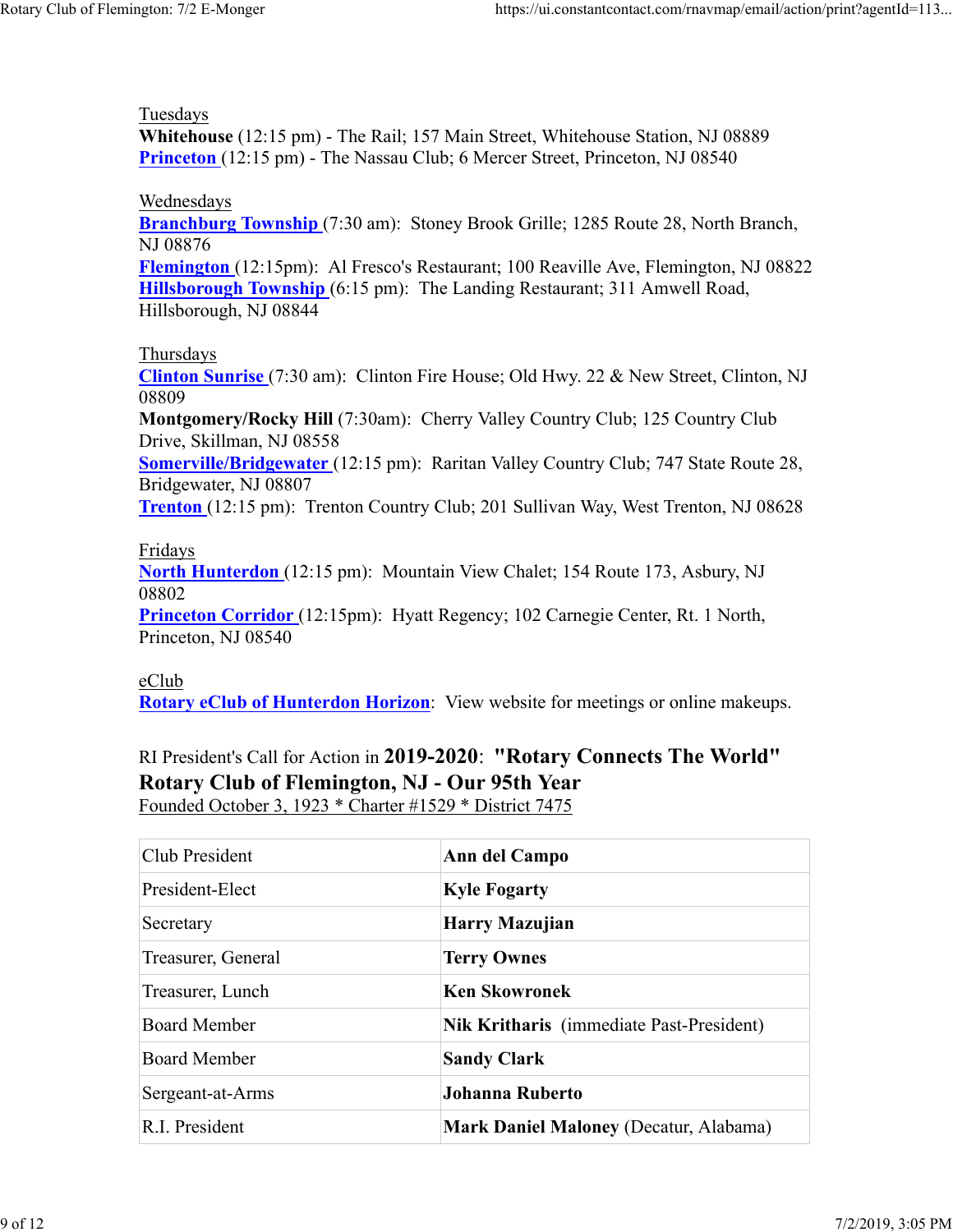| District Governor (DG)                                                                                                                                                                                                                                                                                                                                                                                                                                                                                                                                        | <b>Ray Freaney (Madison)</b>          |  |  |
|---------------------------------------------------------------------------------------------------------------------------------------------------------------------------------------------------------------------------------------------------------------------------------------------------------------------------------------------------------------------------------------------------------------------------------------------------------------------------------------------------------------------------------------------------------------|---------------------------------------|--|--|
| District Governor Elect (DGE)                                                                                                                                                                                                                                                                                                                                                                                                                                                                                                                                 | <b>M. Ann Walko</b> (Watchung-Warren) |  |  |
| District Governor Designee (DGD)                                                                                                                                                                                                                                                                                                                                                                                                                                                                                                                              | <b>Shelby Rhodes (Skylands)</b>       |  |  |
| <b>Assistant District Governor (ADG)</b>                                                                                                                                                                                                                                                                                                                                                                                                                                                                                                                      | <b>John Shockley</b> (Branchburg)     |  |  |
| Club Meetings: Wednesday, 12:15 pm, Al Fresco's<br>$\blacksquare$ $\blacksquare$ $\blacksquare$ $\blacksquare$ $\blacksquare$ $\blacksquare$ $\blacksquare$ $\blacksquare$ $\blacksquare$ $\blacksquare$ $\blacksquare$ $\blacksquare$ $\blacksquare$ $\blacksquare$ $\blacksquare$ $\blacksquare$ $\blacksquare$ $\blacksquare$ $\blacksquare$ $\blacksquare$ $\blacksquare$ $\blacksquare$ $\blacksquare$ $\blacksquare$ $\blacksquare$ $\blacksquare$ $\blacksquare$ $\blacksquare$ $\blacksquare$ $\blacksquare$ $\blacksquare$ $\blacks$<br>$\mathbf{1}$ |                                       |  |  |

100 Reaville Avenue - Flemington, NJ 08822

# **Flemington Rotary Foundation - Officers**

Note terms run from July 1 through June 30th for the years listed

| President      | <b>Bob Chittenden</b> (2018 - 2023) |
|----------------|-------------------------------------|
| Vice-President | <b>Bob Newland</b> (2018 - 2022)    |
| Secretary      | <b>Sandy Clark</b> (2017 - 2020)    |
| Treasurer      | <b>Nik Kritharis</b> (2019-2024)    |
| Board Member   | <b>D.J.</b> Wright $(2017 - 2021)$  |



**MISSION STATEMENT:** The mission of Rotary International is to assist and guide Rotarians and Rotary clubs to accomplish the Object of Rotary to ensure Rotary's continuing relevance and to help build a better world, emphasizing service activities by individuals and groups that enhance the quality of life and human dignity, encouraging high ethical standards, and creating greater understanding among all people to advance the search for peace in the world.

**THE OBJECT OF ROTARY:** The object of Rotary is to encourage and foster the ideal of service as a basis of worthy enterprise and, in particular, to encourage and foster: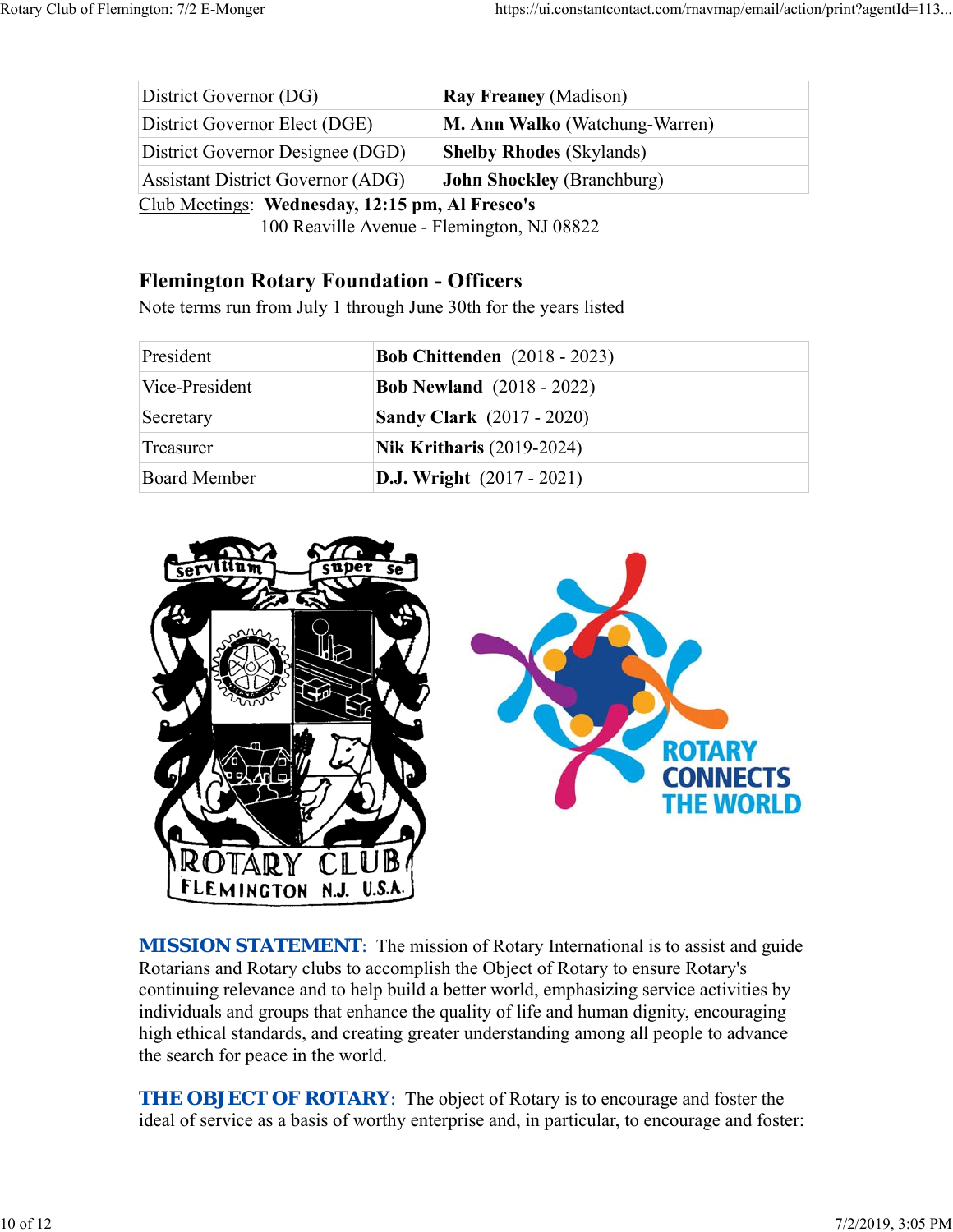**1st**: The development of acquaintance as an opportunity for service;

**2nd**: High ethical standards in business and professions, the recognition of the worthiness of all useful occupations, and the dignifying of each Rotarian's occupation as an opportunity to serve society;

**3rd**: The application of the ideal of service in each Rotarian's personal, business and community life;

**4th**: The advancement of international understanding, goodwill, and peace through a world fellowship of business and professional persons united in the ideal of service.

**THE 4-WAY TEST:** "Of the things we think, say or do:

- **1st**: Is it the Truth?
- 2<sup>nd</sup>: Is it Fair to all concerned?
- **3rd**: Will it build goodwill and better friendships?
- **4th**: Will it be beneficial to all concerned?"

### *ROTARY's AVENUE'S OF SERVICE*:

**1)** Through **Club Service**, we have fun, build lasting friendships, and make sure that our club runs well.

**2)** Through **Vocational Service**, we volunteer our professional skills to serve others and promote integrity in everything we do.

**3)** Through **Community Service**, we address local needs and work with our community to bring lasting improvements.

**4)** Through **International Service**, we meet humanitarian needs around the globe and promote world understanding and peace.

**5)** Through **Youth Service**, we work with young people to help them become the next generation of leaders, visionaries, and peacemakers.

# **2019-2020 CLUB MEMBER ROSTER Rotary Club of Flemington, NJ**

Current Number of Members: 35

| <b>Rotarian</b>                   | <b>Member Since</b> | <b>Classification</b>           |
|-----------------------------------|---------------------|---------------------------------|
| Bohler, Herbert C. (Herb)         | 1977                | <b>Specialty Advertising</b>    |
| Chittenden, Robert L. (Bob)       | 2003                | M.E.F.P. Consulting Engineering |
| Clark, Arthur L. (Sandy)          | 1987                | Printing                        |
| Davidson, James G. (Jim)          | 2002                | <b>Rubber Products</b>          |
| del Campo, Ann                    | 2016                | <b>Scientist &amp; Farmer</b>   |
| Ferrari, Frederick J. (Fred)      | 1964                | Orthodontia                     |
| Fisher, Charles H. (Charlie)      | 1961                | <b>Funeral Services</b>         |
| Fisher, Thomas H. (Tom)           | 2012                | Property & Casualty Insurance   |
| Fogarty, Kyle M.                  | 2017                | <b>Financial Advisor</b>        |
| Harrison, Jeffrey (Jeff)          | 1996                | Psychotherapy                   |
| Hyatt, Frederic D. (Fred)         | 2017                | Retired - Aerospace             |
| Kamnitsis, Christopher P. (Chris) | 2001                | <b>Financial Planning</b>       |